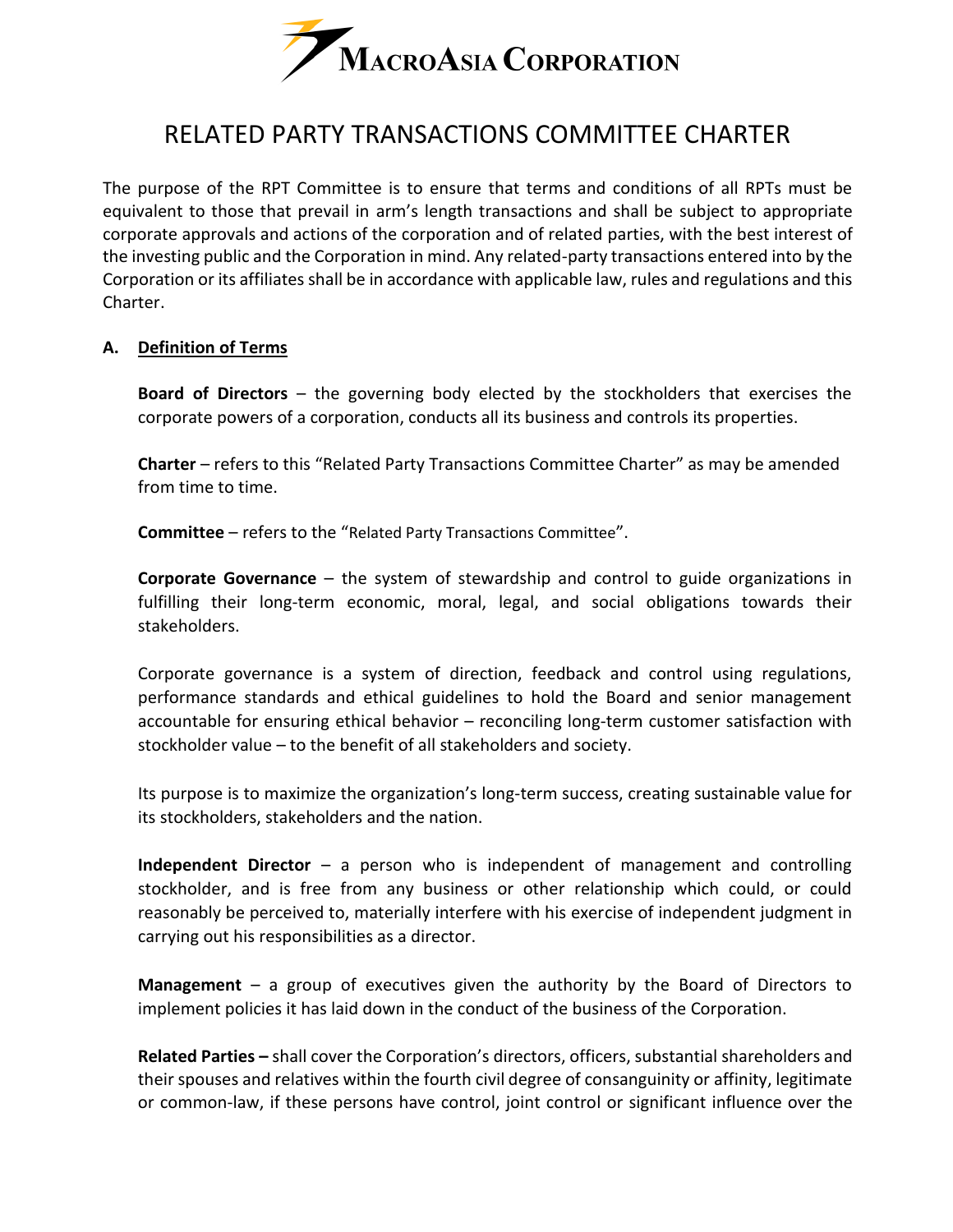corporation. It also covers the corporation's parent, subsidiary, fellow subsidiary, associate, affiliate, joint venture or an entity that is controlled, jointly controlled or significantly influenced or managed by a person who is a related party.

**Related Party Transactions** – a transfer of resources, services or obligations between a reporting entity and a related party, regardless of whether a price is charged. It should be interpreted broadly to include not only transactions that are entered into with related parties, but also outstanding transactions that are entered into with an unrelated party that subsequently becomes a related party.

**The Corporation** – refers to MacroAsia Corporation**.**

## **B. Rules of Interpretation**

All references to the masculine gender in the salient provisions of this Charter shall likewise cover the feminine gender. Unless the context otherwise requires, words in the singular include the plural, and vice versa.

All doubts or questions that may arise in the interpretation or application of this Charter shall be resolved in favor of promoting transparency, accountability and fairness to the stockholders and investors of the Corporation.

The headings in this Charter are inserted solely for convenience of reference and shall not limit or affect the interpretation of the provisions hereof.

# **C. Committee Structure and Membership**

### *C.1. Composition*

The Related Party Transactions Committee is composed of at least three (3) non-executive directors, the two of whom shall be independent directors, including the Chairman.

The members of the Related Party Transactions Committee, including the Chairman of the Committee shall be appointed and may be removed from the Committee, with or without cause, by the majority vote of the Board of Directors.

# *C.2 Qualification of Committee Members/Chairman*

Each Member must be financially literate and the Chairman must have related financial management expertise, as such qualifications are interpreted by the Board in its business judgment. A director with extensive business management experience and with competence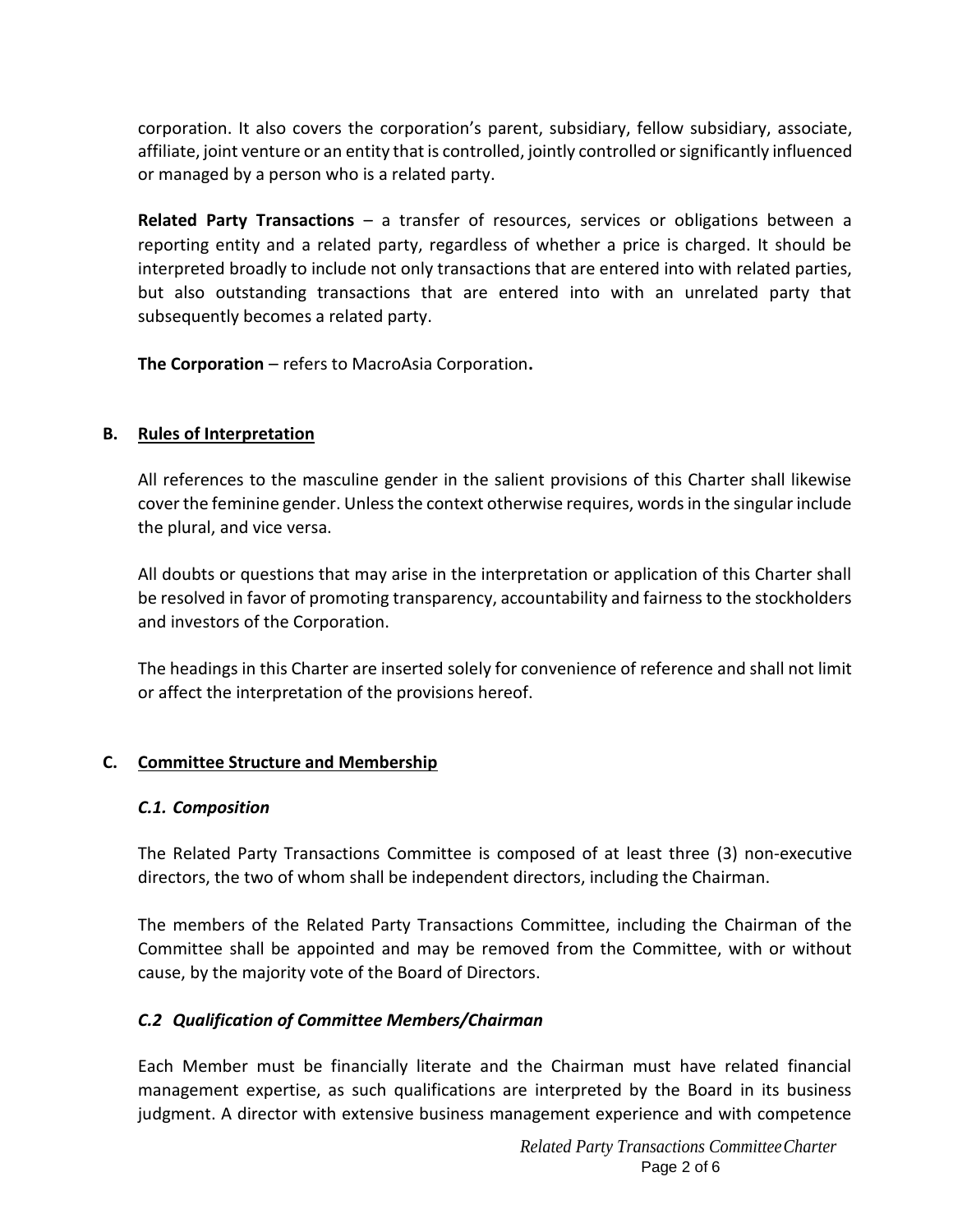on financial management systems and environment may also be considered.

A Member shall preferably be a Philippine citizen.

## *C.3 Vacancy*

The office of a Member shall ipso facto be vacated:

- 1. if he resigns his office as a Member;
- 2. if he is removed by a resolution of the Board;
- 3. if he becomes of unsound mind; or
- 4. if he is subsequently disqualified from becoming a Member

A member shall be disqualified from continuing to be such during the remainder of his tenure if, upon determination by the Board or its Nomination Committee, a member ceases to meet any of the independence criteria set forth in this Charter, or any of the qualifications set forth by the Corporation, or he becomes disqualified from directorship based on any grounds for disqualification set forth by the Corporation.

## *C.4 Delegation of Duties*

The Committee may form subcommittees for any purpose that it deems appropriate and may delegate to such subcommittees or to members of the Corporation's management such power and authority as it deems appropriate, provided, however, that any such subcommittees shall meet all applicable independence requirements and that the Committee shall not delegate to persons other than independent directors any functions that are required — under applicable law, regulation, or stock exchange rule — to be performed by independent directors.

### **D. Committee Functions**

The Committee shall have the functions set out hereunder, and such other duties and powers as maybe delegated to the Committee by the Board, subject to such limitations as the Board may determine and notify to the Committee:

- 1. Review all material related party transactions of the Corporation;
- 2. Evaluate on an on-going basis, existing relations between and among businesses and counterparties to ensure that all related parties are continuously identified, RPTs are monitored, and subsequent changes in relationships with counterparties (from nonrelated to related and vice versa) are captured. Related parties, RPTs and changes in relationships should be reflected in the relevant reports to the Board and regulators/supervisors;

*Related Party Transactions CommitteeCharter* Page 3 of 6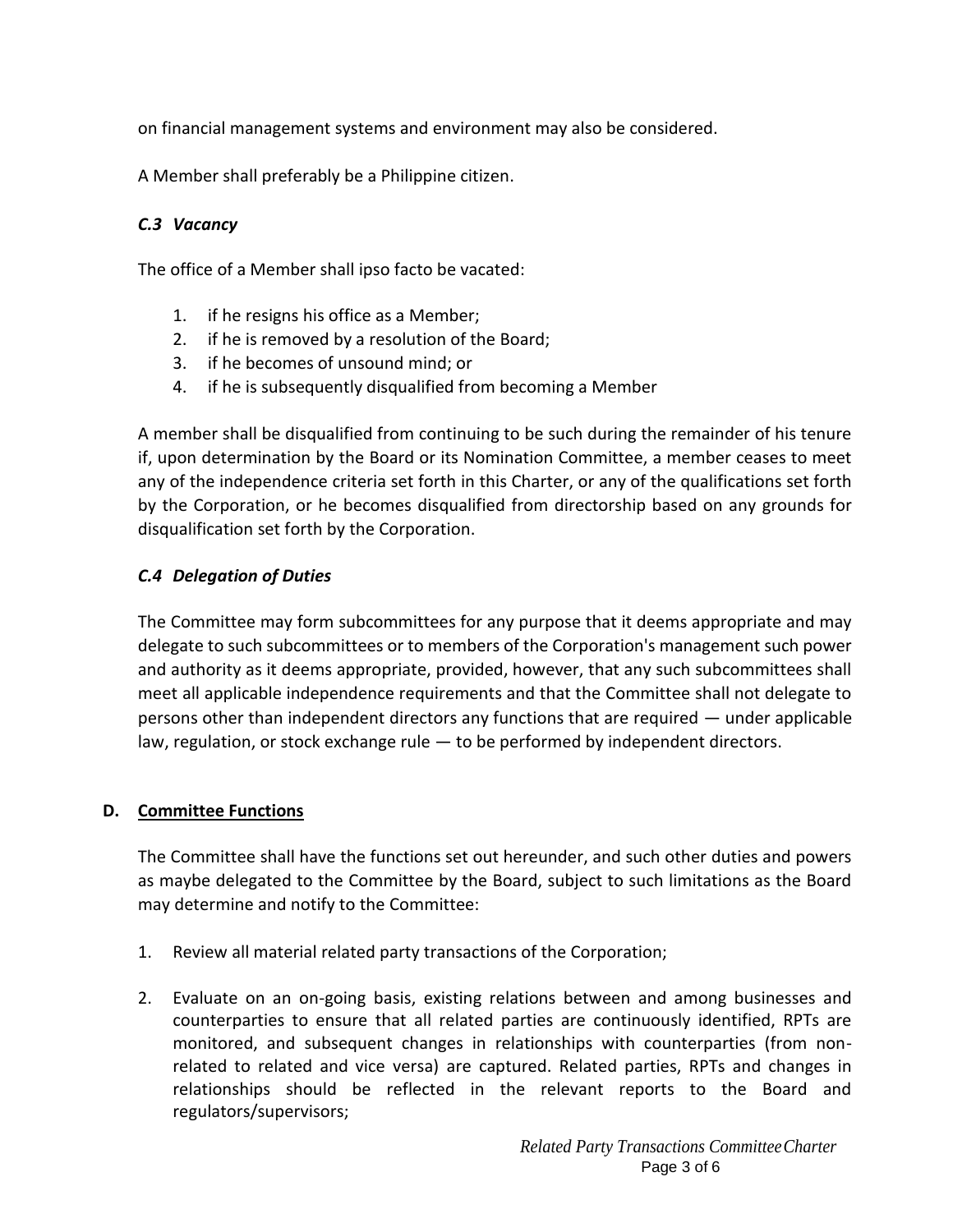- 3. Evaluate all material RPTs to ensure that these are not undertaken on more favorable economic terms (e.g., price, commissions, interest rates, fees, tenor, collateral requirement) to such related parties than similar transactions with non-related parties under similar circumstances and that no corporate or business resources of the Corporation are misappropriated or misapplied, and to determine any potential reputational risk issues that may arise as a result of or in connection with the transactions. In evaluating RPTs, the Committee takes into account, among others, the following:
	- a. The related party's relationship to the Corporation and interest in the transaction;
	- b. The material facts of the proposed RPT, including the proposed aggregate value of such transaction;
	- c. The benefits to the Corporation of the proposed RPT;
	- d. The availability of other sources of comparable products or services; and
	- e. An assessment of whether the proposed RPT is on terms and conditions that are comparable to the terms generally available to an unrelated party under similar circumstances. The Corporation should have an effective price discovery system in place and exercise due diligence in determining a fair price for RPTs;
- 4. Ensure that appropriate disclosure is made, and/or information is provided to regulating and supervising authorities relating to the Corporation's RPT exposures, and policies on conflicts of interest or potential conflicts of interest. The disclosure should include information on the approach to managing material conflicts of interest that are inconsistent with such policies, and conflicts that could arise as a result of the Corporation's affiliation or transactions with other related parties;
- 5. Report to the Board of Directors on a regular basis, the status and aggregate exposures to each related party, as well as the total amount of exposures to all related parties;
- 6. Ensure that transactions with related parties, including write-off of exposures are subject to a periodic independent review or audit process; and
- 7. Oversee the implementation of the system for identifying, monitoring, measuring, controlling, and reporting RPTs, including a periodic review of RPT policies and procedures.
- 8. Have the resources and authority appropriate to discharge its responsibilities, including the authority to engage external independent party to evaluate the fairness of the terms of the material RPTs, without the need for Board approval.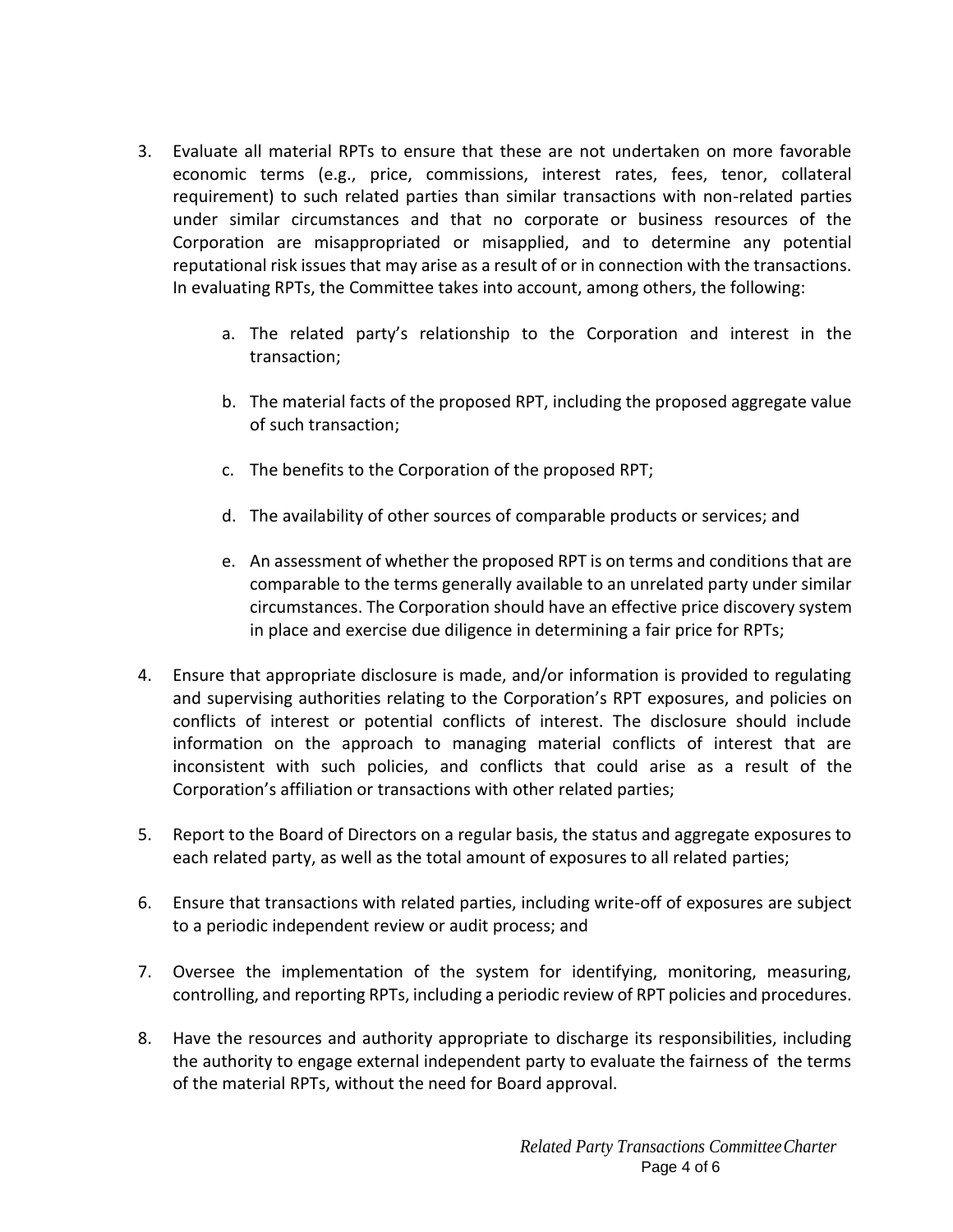## **E. Meetings**

A meeting of the Committee may be called by its chairman or any of its members. In every meeting, a quorum shall be observed, which is at least a majority of the Members are present throughout the meeting. A Committee meeting shall be convened upon notice in writing or electronic notice, at least three days prior to the meeting and specifying the place, date and time of the meeting and the matters to be discussed at the meeting. Notice of a meeting shall be deemed to be duly served upon a Member if it is given to him personally, or sent to him by mail, email, short messaging system, or facsimile transmission to his address or facsimile number, as appropriate.

The Committee may request any officer or employee of the Corporation, or any special counsel or advisor, to attend a meeting of the Committee or to meet with any members of, or consultant to, the Committee.

The Committee may retain any independent counsel, expert or advisor (accounting, financial or otherwise) that the Committee believes to be necessary or appropriate. The Committee may also utilize the services of the Corporation's regular legal counsel or other advisors to the Corporation.

The Committee shall appoint a Secretary who shall prepare minutes of the meeting of the Committee. Minutes of its meetings will be approved by the Committee and maintained on behalf of the Committee. Such records shall be open for inspection by any Member or Advisor upon reasonable prior notice during usual office hours of the Corporation.

### **F. Reporting**

To keep the Board apprised on the results of the Committee's activities, the Committee Chairman shall report to the Board following each meeting, significant matters discussed and acted upon.

### **G. Performance Evaluation**

To ensure that the Committee will continue to fulfill its responsibilities in accordance with the global best practices, the Committee shall conduct an assessment of its performance through a self‐assessment worksheet that has been prepared based on its responsibilities incorporated in the Revised Manual on Corporate Governance and in this Charter. Related Party Transactions Committee shall formulate and implement plans to improve its performance. These shall include attending trainings/seminars intended for the Committee members to keep them updated with the latest corporate governance best practices,